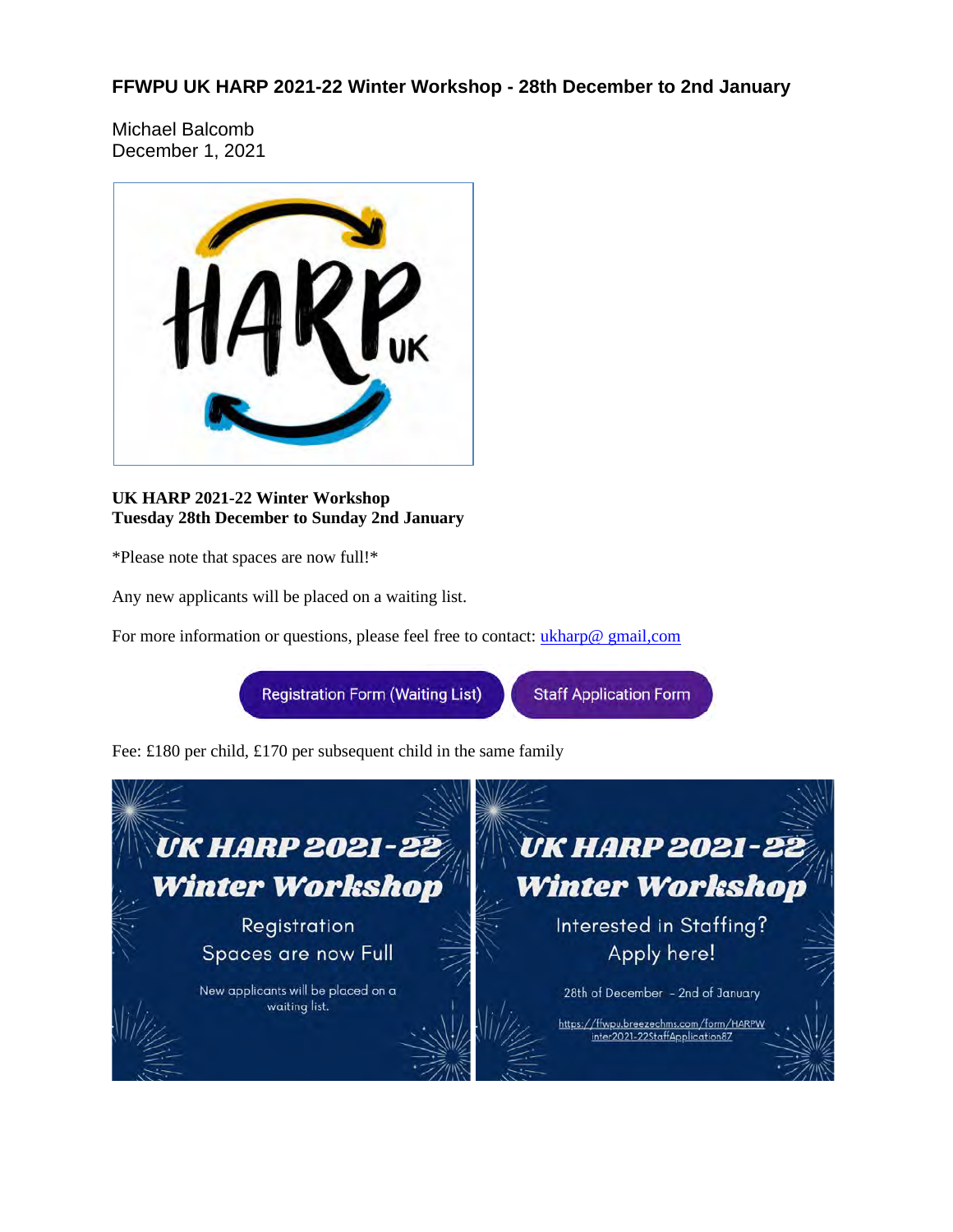

## HARP UK - Winter Workshop 2021-22 STAFF Application Form

Please fill out this form and click submit.

## Application & Workshop Details

Staffing fee: £0 Dates: 28th December -2nd January

Staff age is aimed at 19+

Hello,

Welcome to the **staff** application form for the 2021-22 UK HARP Winter Workshop. Once you have completed this form, your interest to staff on this workshop will be recognised and we will be in contact with you about the role(s) you requested. Please be aware that this will not guarantee that you will be selected to staff on this workshop.

Thank you for your application!

(For more details or if you have any questions or concerns please contact the HARP Committee by email: ukharp@gmail.com).

## Applicant Requirements

Staffing on a workshop is an important role as you will be seen as "examples" for living a healthy and Principled lifestyle. That is why we ask that all Applicants to hold themselves to as high a standard as possible.

#### **All Applicants must be actively pursuing a principled lifestyle**

I.e. Adhering to the HARP ws code of conduct even outside of the workshop:

No stealing, vandalising

No alcohol, or illegal drugs

No promiscuous or flirtatious behaviour, dress 'modestly'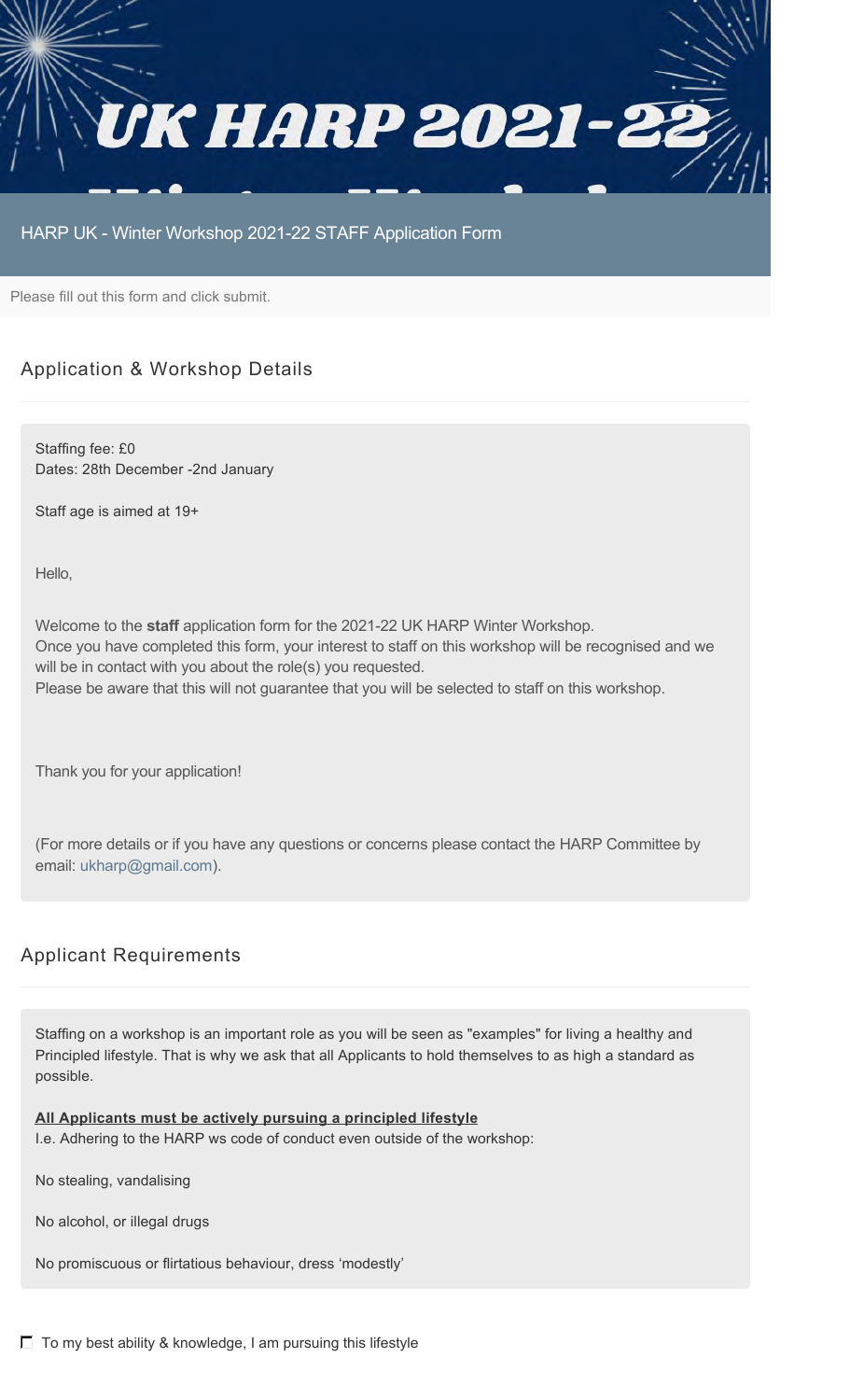## Emergency Contact Details

## Emergency Contact Name

First Name **Last Name** 

## Emergency Contact Phone No.

## Emergency Contact Email

*This address will receive a confirmation email*

## Emergency Contact's Relationship to you

## Your Information

## Name



#### Phone No.



## Email



## Age

#### Date of Birth

## Gender

- $O$  Male
- Female

## Church Community

Select Option

(Other) *Optional*

## Do you have any dietary requirements/allergies and/or food intolerances?

 $\overline{\phantom{a}}$ 

## Any health/learning difficulties or concerns?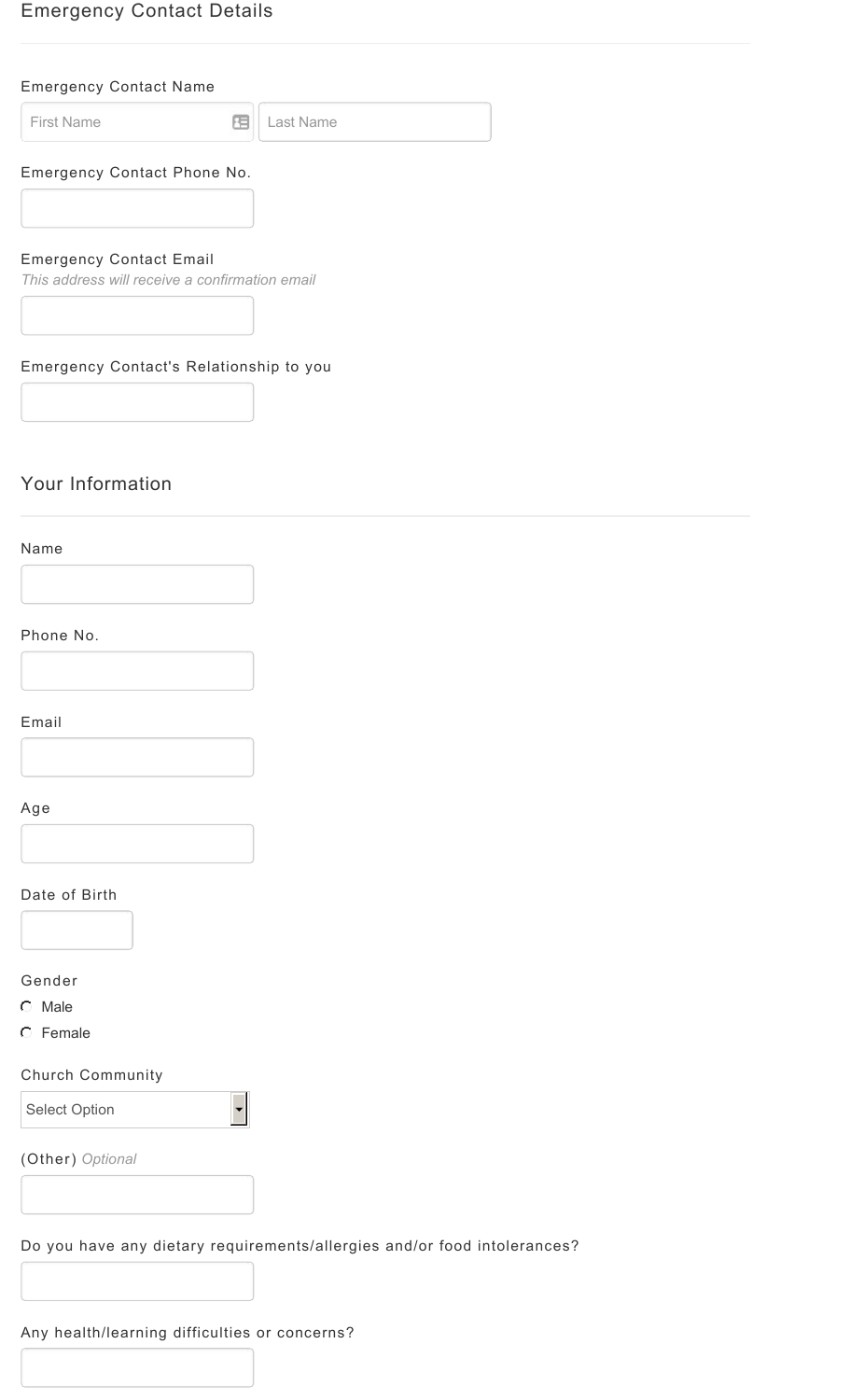Are you connected to any Mentorship programs affiliated with FFwpu or Young Adults (e.g. Chaplaincy)?

- Yes
- C No

Are you Qualified/Certified in any Training (E.g. First Aid, Cooking/Kitchen safety, etc.) *Optional*

Do you have a relevant DBS Certificate with FFWPU (since Summer 2019)

- Yes
- C No
- C Not sure

# **Staffing**

#### **Staff Roles Update**

**The follwoing roles have been filled:**

Sports Coordinator

#### Have you staffed on a Previous workshop?

 $\ddot{\phantom{0}}$ 

If Yes, please mention role(s)

What is your motivation for wanting to staff on this workshop? (50 words min)

1st choice staff role

- **C** Team Leader
- **C** Kitchen Staff
- $O$  MC
- C Sports Coordinator

2nd choice staff role

- **C** Team Leader
- **C** Kitchen Staff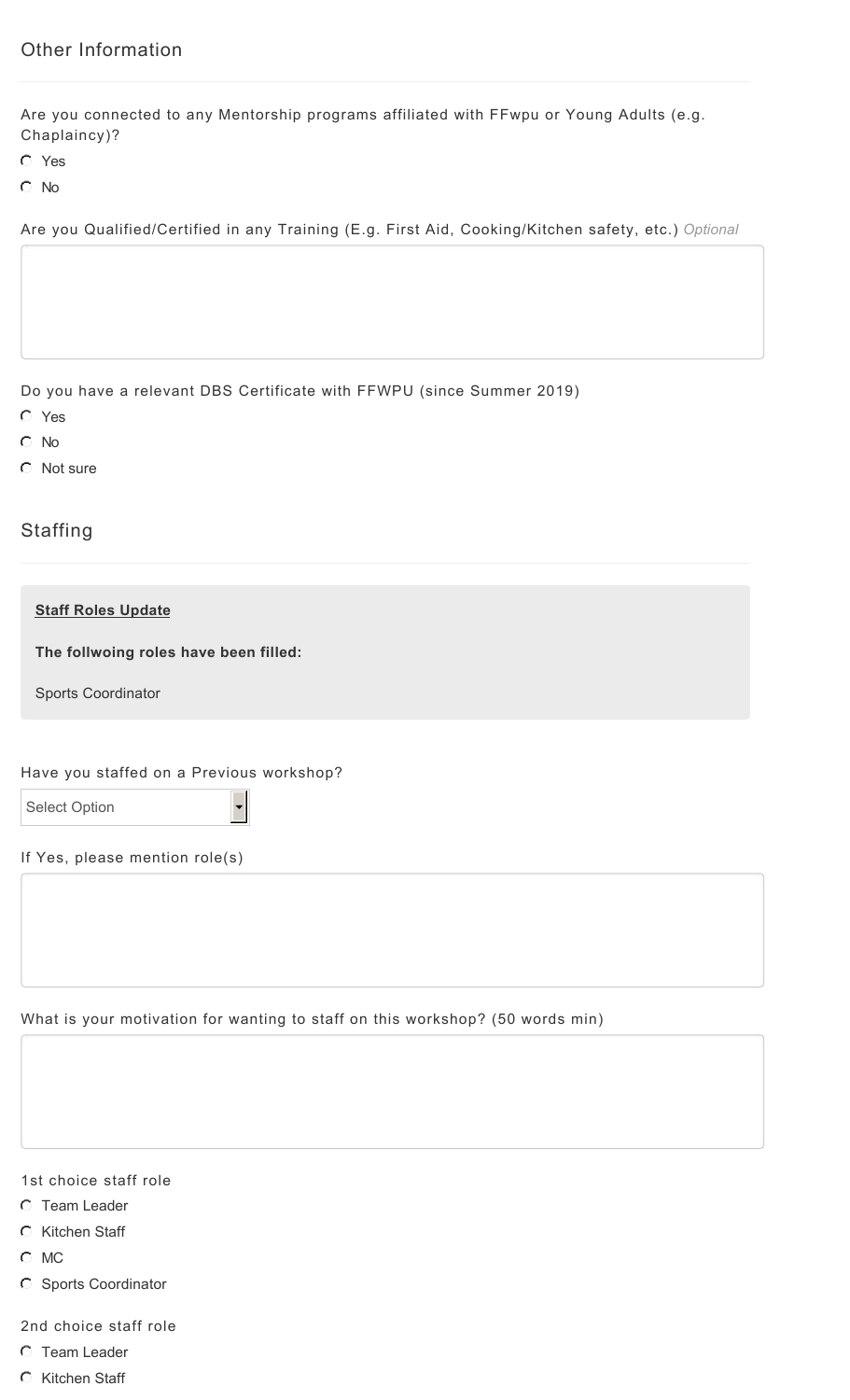- C MC
- C Sports Coordinator

Hoodie Size (UK Sizes)

Select Option

# COVID-19 Health & Safety Agreement

**To be able to attend, you will be asked to take an NHS self test kit and send proof via email within 2 days leading up to the workshop. Failure to do the test or show a negative result will mean that you will not be allowed to attend the workshop.**

You can Order one for next day delivery for free on Gov.org.

 $\Box$  I agree to these terms

# GDPR

By completing this form I am consenting to have my personal data stored and used by FFWPU as outlined in the Privacy Policy.

I also confirm that I meet or am above the legal minimum age for data consent, which in the UK is 13.

I am aware that I may contact FFWPU for a copy of the data they hold on me and/or to have my data removed at any time and that I must allow up to 30 days from the request being made for this to be carried out.

 $\Box$  I have read, understood and give my consent

Submit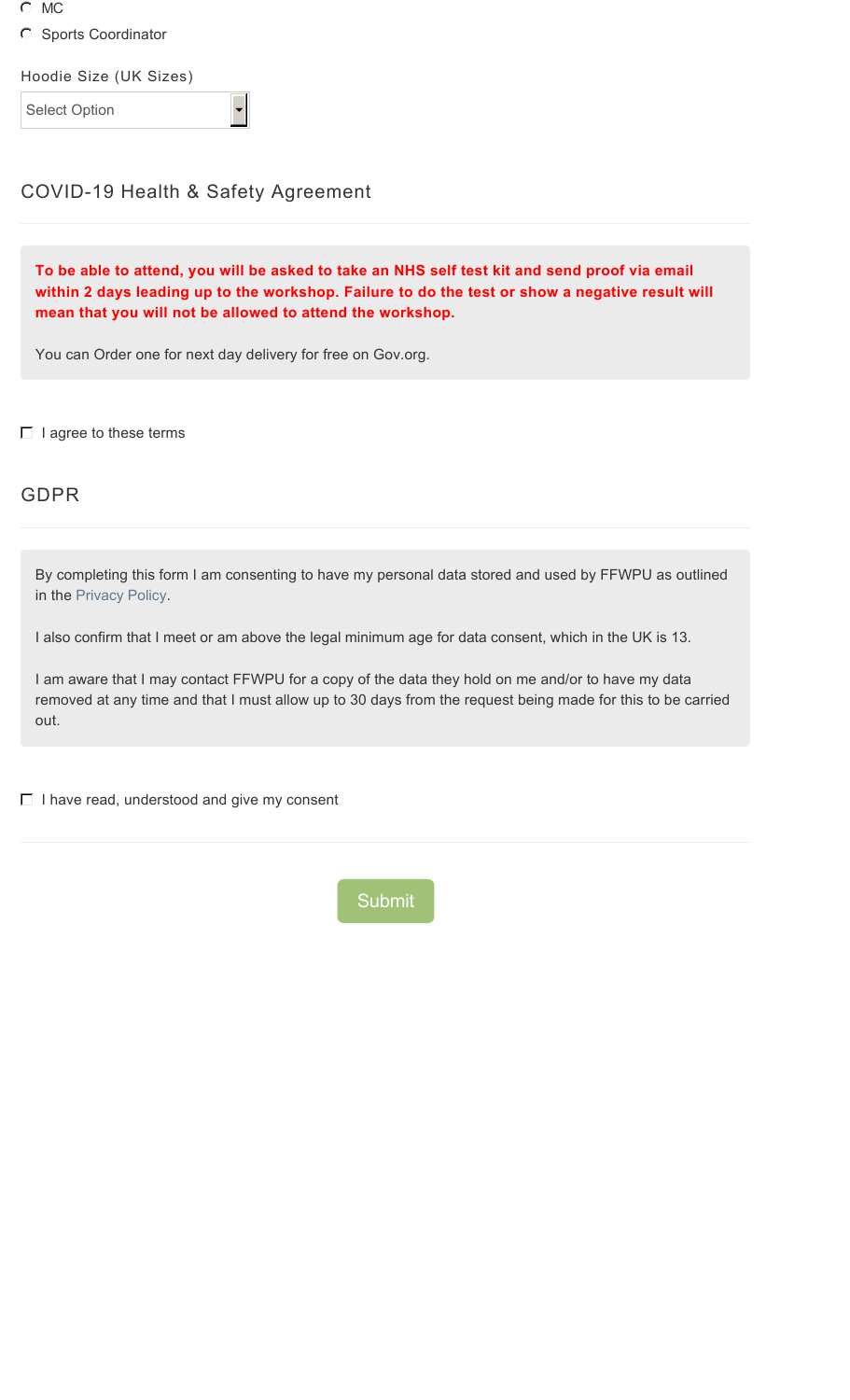

HARP UK - Winter Workshop 2021-22 PARTICIPANT Registration Form

Please fill out this form and click submit.

Workshop Dates: 28th December - 2nd January Fee: £180 for the 1st Child, £170 per subsequent Child Deposit: £50 per Child

Hello all,

Welcome to the registration form for the 2021-22 UK HARP Winter Workshop. Once you have completed this registration form, you will be registered for the workshop and additional information will be sent in the coming days.

The Fee for this workshop is £180 first the first child and £170 for subsequent children.

This workshop is aimed at Teenagers aged 11 - 18.

Thank you for registering,

See you soon!

(For more details or if you have any questions or concerns please contact the HARP Committee by email: ukharp@gmail.com).

## Parent & Emergency Contact Details

#### Parent 1 Name

First Name **Example 2** Last Name

#### Parent 1 Phone

#### Parent 1 Email

*This address will receive a confirmation email*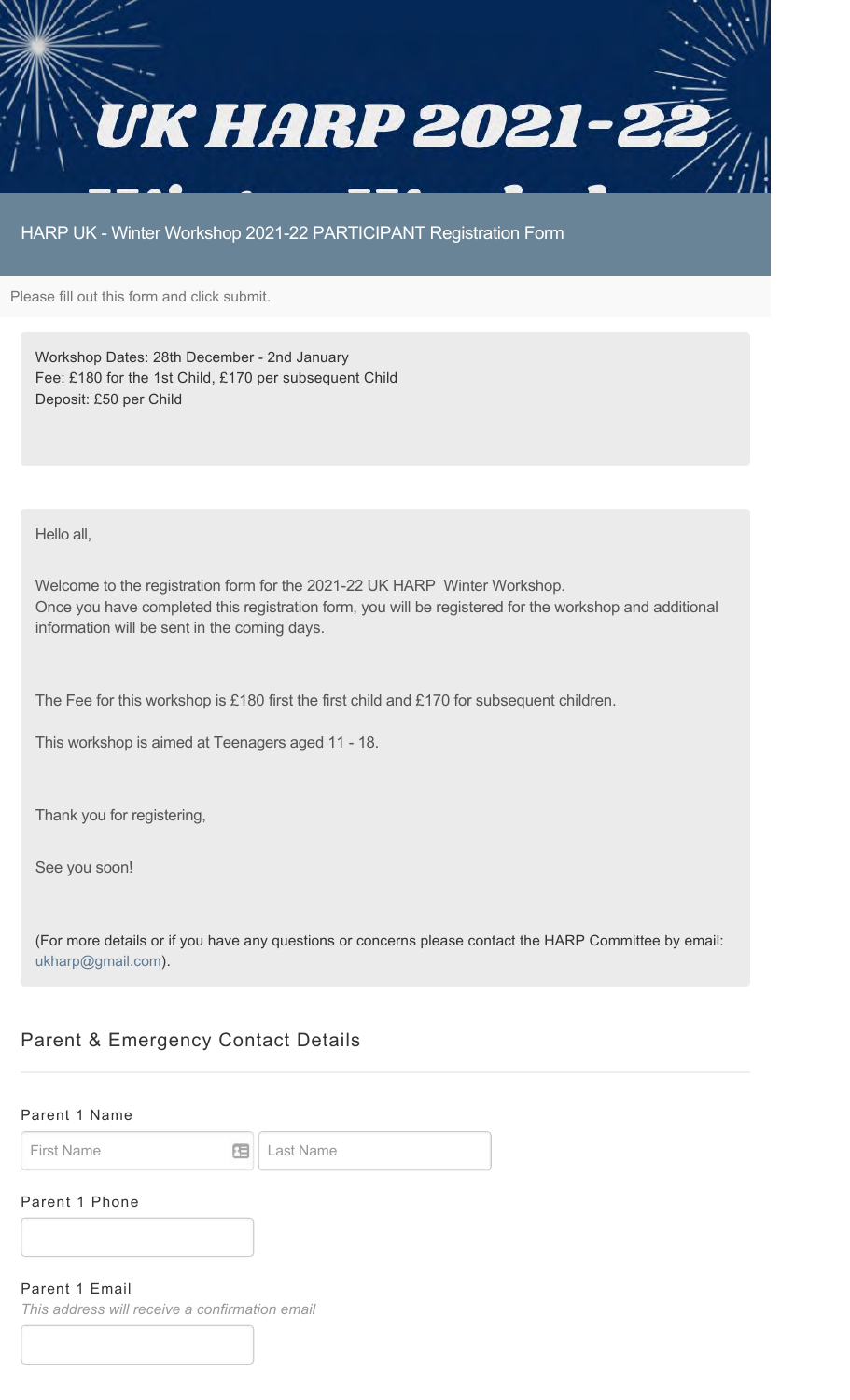## Church Community

 $\overline{\phantom{0}}$ 

Select Option

(Other) *Optional*

Parent 2 Name *Optional*

Parent 2 Phone *Optional*

Parent 2 Email *Optional*

## Child 1 Information



# Phone



## Email



## Age

# Date of Birth

#### Gender

- $C$  Male
- **C** Female

## Do you have any dietary requirements/allergies and/or food intolerances?

## Any health/learning difficulties or concerns?

## Hoodie Size (UK Sizes)

Select Option

## Payment

Deposit (£50)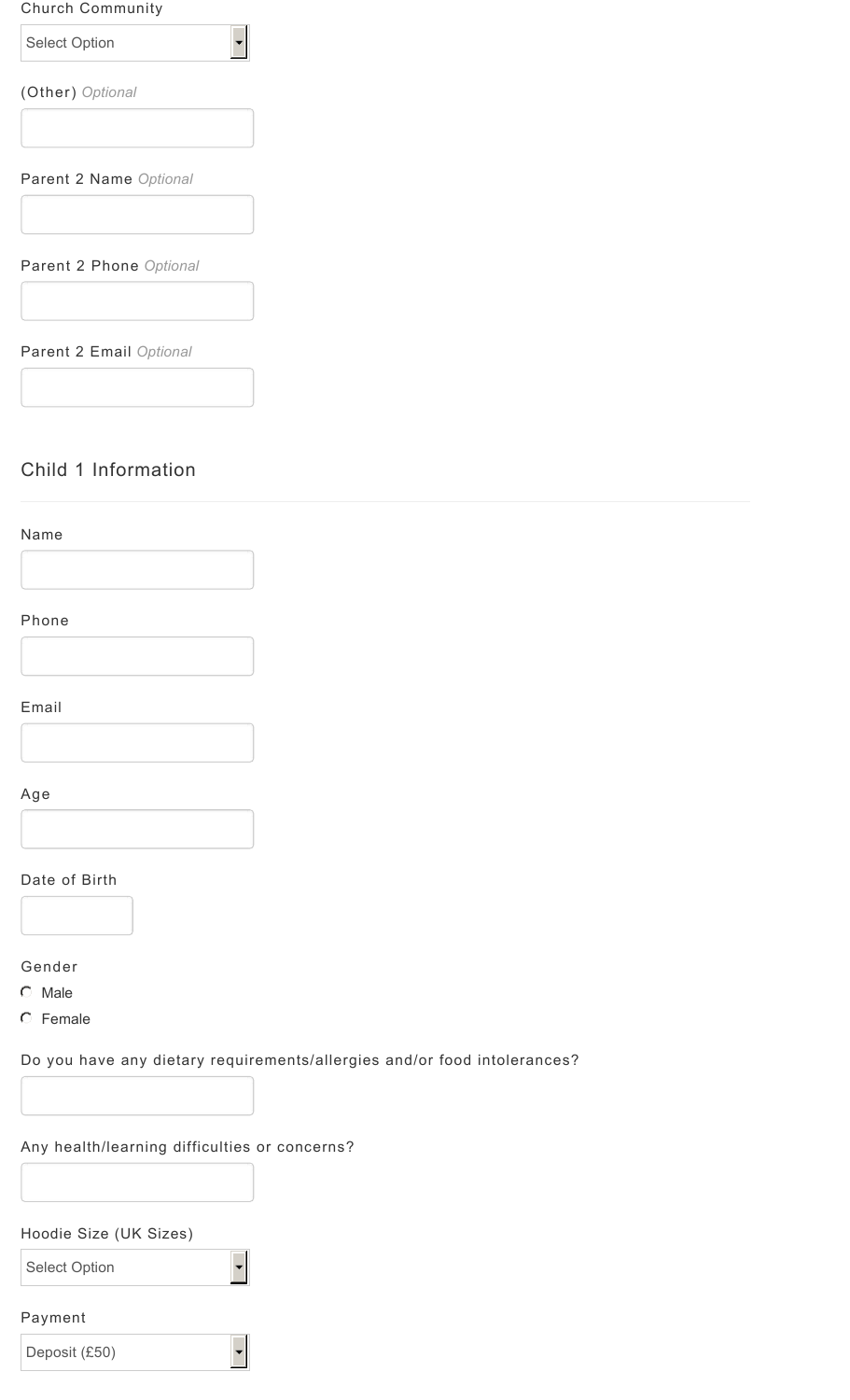# Child 2 Information

Name *Optional*

Phone *Optional*

Email *Optional*

Age *Optional*

Date of Birth *Optional*



Gender *Optional*

 $O$  Male

**C** Female

Do you have any dietary requirements/allergies and/or food intolerances? *Optional*

Any health/learning difficulties or concerns? *Optional*

 $\blacktriangledown$ 

 $\blacktriangledown$ 

Hoodie Size (UK Sizes) *Optional*

Select Option

Payment

No Payment (£0)

## Child 3 Information

Name *Optional*

Phone *Optional*

Email *Optional*

Age *Optional*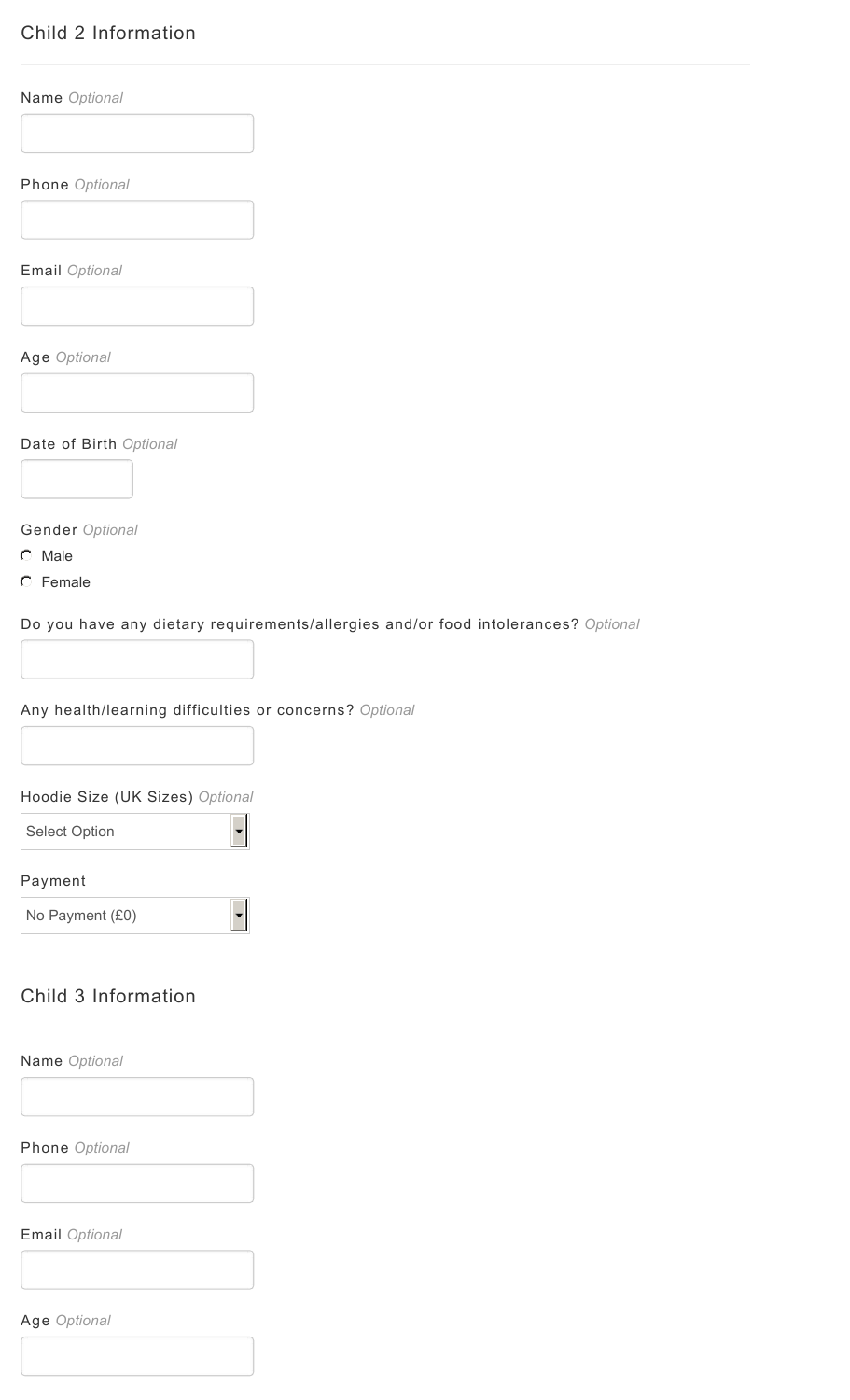Date of Birth *Optional*

Gender *Optional*

- $O$  Male
- C Female

Do you have any dietary requirements/allergies and/or food intolerances? *Optional*

Any health/learning difficulties or concerns? *Optional*

 $\overline{\phantom{a}}$ 

Hoodie Size (UK Sizes) *Optional*

Select Option

Payment

No Payment (0)

# Child 4 Information

Name *Optional*

Phone *Optional*

Email *Optional*

Age *Optional*

Date of Birth *Optional*

Gender *Optional*

- $O$  Male
- C Female

Do you have any dietary requirements/allergies and/or food intolerances? *Optional*

Any health/learning difficulties or concerns? *Optional*

 $\overline{\phantom{a}}$ 

Hoodie Size (UK Sizes) *Optional*

Select Option